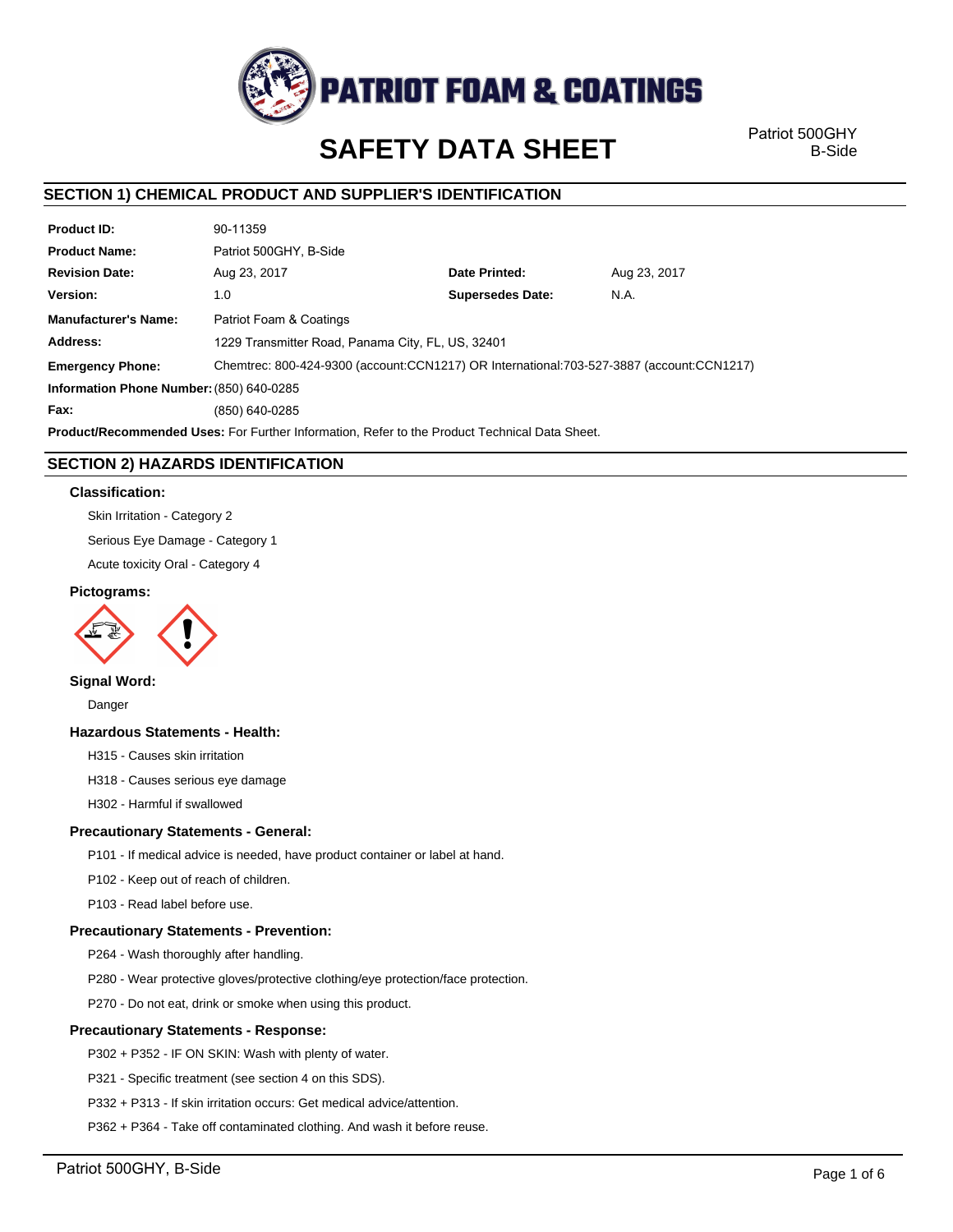P305 + P351 + P338 - IF IN EYES: Rinse cautiously with water for several minutes. Remove contact lenses, if present and easy to do. Continue rinsing.

P310 - Immediately call a POISON CENTER or doctor.

P301 + P312 - IF SWALLOWED: Call a POISON CENTER/doctor if you feel unwell.

P330 - Rinse mouth.

#### **Precautionary Statements - Storage:**

No precautionary statement available.

#### **Precautionary Statements - Disposal:**

P501 - Dispose of contents/ container to an approved waste disposal plant.

# **SECTION 3) COMPOSITION / INFORMATION ON INGREDIENTS**

| <b>CAS</b>   | <b>Chemical Name</b>           | % By Weight |
|--------------|--------------------------------|-------------|
| 0000280-57-9 | 1,4-DIAZOBICYCLO (2,2,2)OCTANE | 4% - 14%    |
| 0127087-87-0 | NONYL PHENOL ETHOXYLATE        | 8% - 14%    |

Specific chemical identity and/or exact percentage (concentration) of the composition has been withheld to protect confidentiality.

# **SECTION 4) FIRST-AID MEASURES**

#### **Inhalation:**

Remove source of exposure or move person to fresh air and keep comfortable for breathing. If experiencing respiratory symptoms: Call a POISON CENTER/doctor. If breathing is difficult, trained personnel should administer emergency oxygen if advised to do so by the POISON CENTER/doctor.

If exposed/feel unwell/concerned: Call a POISON CENTER/doctor.

#### **Skin Contact:**

Take off contaminated clothing, shoes and leather goods (e.g. watchbands, belts). Gently blot or brush away excess product. Wash with plenty of lukewarm, gently flowing water for a duration of 15-20 minutes. If skin irritation or rash occurs: Get medical advice/attention. Wash contaminated clothing before re-use or discard.

IF exposed or concerned: Get medical advice/attention.

#### **Eye Contact:**

Avoid direct contact. Wear chemical protective gloves, if necessary.

Rinse eyes cautiously with lukewarm, gently flowing water for several minutes, while holding the eyelids open. Remove contact lenses, if present and easy to do. Continue rinsing for 15-20 minutes. Take care not to rinse contaminated water into the unaffected eye or onto the face. If eye irritation persists: Get medical advice/attention.

#### **Ingestion:**

Rinse mouth. Do NOT induce vomiting. Immediately call a POISON CENTER/doctor. If vomiting occurs naturally, lie on your side, in the recovery position.

IF exposed or concerned: Get medical advice/attention.

# **SECTION 5) FIRE-FIGHTING MEASURES**

#### **Suitable Extinguishing Media:**

Dry chemical, foam, carbon dioxide is recommended. Water spray is recommended to cool or protect exposed materials or structures. Carbon dioxide can displace oxygen. Use caution when applying carbon dioxide in confined spaces. Simultaneous use of foam and water on the same surface is to be avoided as water destroys the foam. Sand or earth may be used for small fires only.

#### **Specific Hazards in Case of Fire:**

Heated containers may build up pressure and rupture violently. Therefore, use cold water to cool fire-exposed containers.

#### **Fire-fighting Procedures:**

Isolate immediate hazard area and keep unauthorized personnel out. Stop spill/release if it can be done safely. Move undamaged containers from immediate hazard area if it can be done safely. Water spray may be useful in minimizing or dispersing vapors and to protect personnel. Water may be ineffective but can be used to cool containers exposed to heat or flame. Caution should be exercised when using water or foam as frothing may occur, especially if sprayed into containers of hot, burning liquid.

Dispose of fire debris and contaminated extinguishing water in accordance with official regulations.

#### **Special Protective Actions:**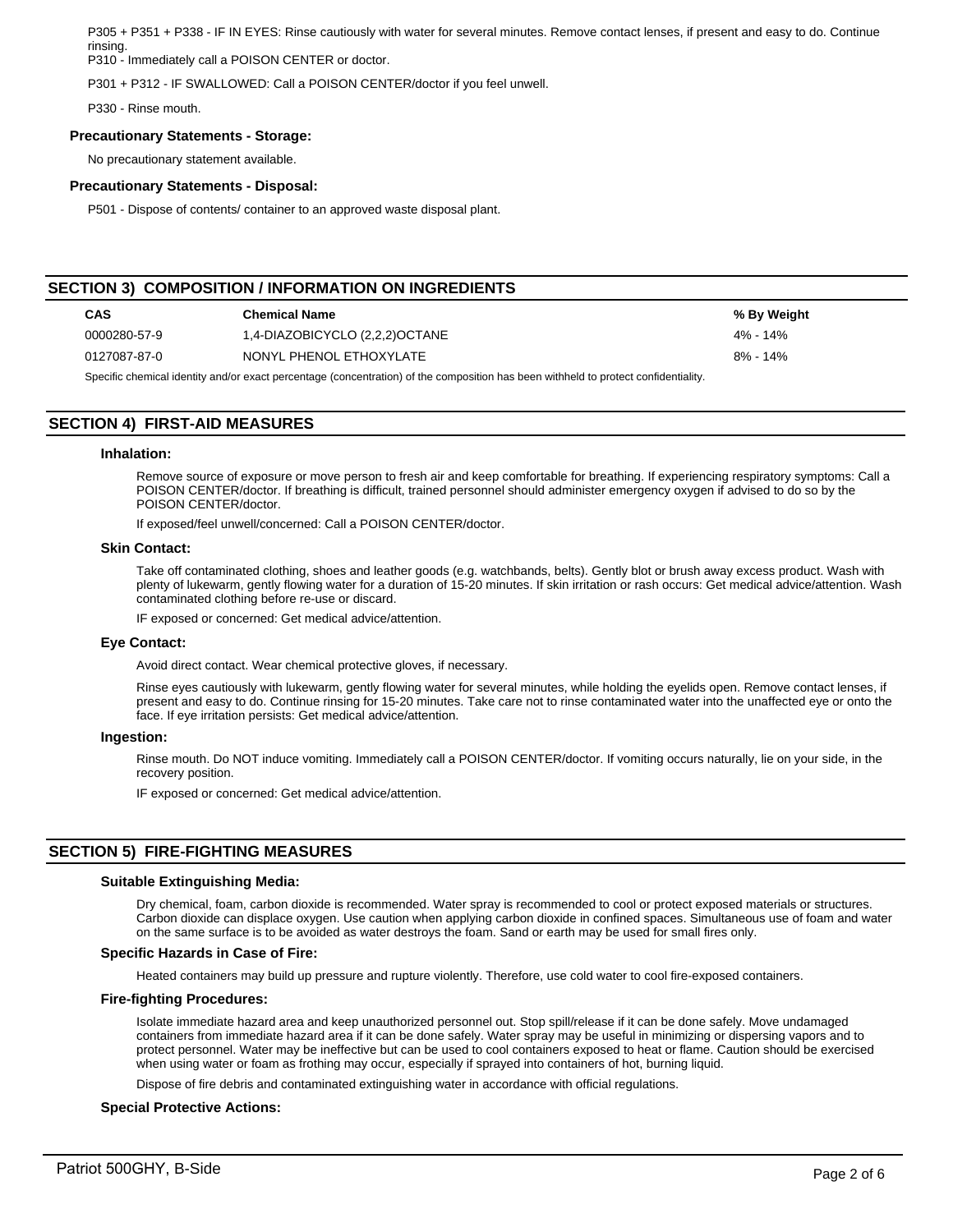Wear NIOSH approved self-contained breathing apparatus in positive pressure mode with full-face piece. Boots, gloves (neoprene), googles, and full protective clothing are also required.

Care should always be exercised in dust/mist areas.

# **SECTION 6) ACCIDENTAL RELEASE MEASURES**

#### **Emergency Procedure:**

ELIMINATE all ignition sources (no smoking, flares, sparks or flames in immediate area). Do not touch or walk through spilled material.

Isolate hazard area and keep unnecessary people away. Remove all possible sources of ignition in the surrounding area. Notify authorities if any exposure to the general public or the environment occurs or is likely to occur.

If spilled material is cleaned up using a regulated solvent, the resulting waste mixture may be regulated.

#### **Recommended Equipment:**

Appropriate dust or face mask to eliminate breathing foam dust particulates.

#### **Personal Precautions:**

Avoid breathing vapors. Avoid contact with skin, eyes or clothing. Do not touch damaged containers or spilled materials unless wearing appropriate protective clothing.

#### **Environmental Precautions:**

Stop spill/release if it can be done safely. Prevent spilled material from entering sewers, storm drains, other unauthorized drainage systems and natural waterways by using sand, earth, or other appropriate barriers.

#### **Methods and Materials for Containment and Cleaning up:**

Contain and absorb large spillages onto an inert, non-flammable adsorbent carrier (such as earth or sand). Shovel into open-top drums or plastic bags for further decontamination, if necessary. Wash the spillage area clean with liquid decontaminate. Remove and properly dispose of residues. Notify applicable government authorities if release is reportable.

# **SECTION 7) HANDLING AND STORAGE**

#### **General:**

Wash hands after use. Do not get in eyes, on skin or on clothing. Do not breathe vapors or mists. Use good personal hygiene practices. Eating, drinking and smoking in work areas is prohibited. Remove contaminated clothing and protective equipment before entering eating areas.

#### **Ventilation Requirements:**

Use only with adequate ventilation to control air contaminants to their exposure limits. The use of local ventilation is recommended to control emissions near the source.

#### **Storage Room Requirements:**

Keep container(s) tightly closed and properly labeled. Store in cool, dry, well-ventilated areas away from heat, direct sunlight, strong oxidizers and any incompatibilities. Store in approved containers and protect against physical damage. Keep containers securely sealed when not in use. Indoor storage should meet OSHA standards and appropriate fire codes. Containers that have been opened must be carefully resealed to prevent leakage. Empty container retain residue and may be dangerous. Use non-sparking ventilation systems, approved explosion-proof equipment and intrinsically safe electrical systems in areas where this

product is used and stored.

Ground and bond containers and receiving equipment. Avoid static electricity by grounding.

Do not cut, drill, grind, weld, or perform similar operations on or near containers. Do not pressurize containers to empty them. Ground all structures, transfer containers and equipment to conform to the national electrical code. Use procedures that prevent static electrical sparks. Static electricity may accumulate and create a fire hazard.

Ideal storage temperature is 50-75°F.

# **SECTION 8) EXPOSURE CONTROLS/PERSONAL PROTECTION**

#### **Eye Protection:**

Wear eye protection with side shields or goggles. Wear indirect-vent, impact and splash resistant goggles when working with liquids. If additional protection is needed for entire face, use in combination with a face shield.

#### **Skin Protection:**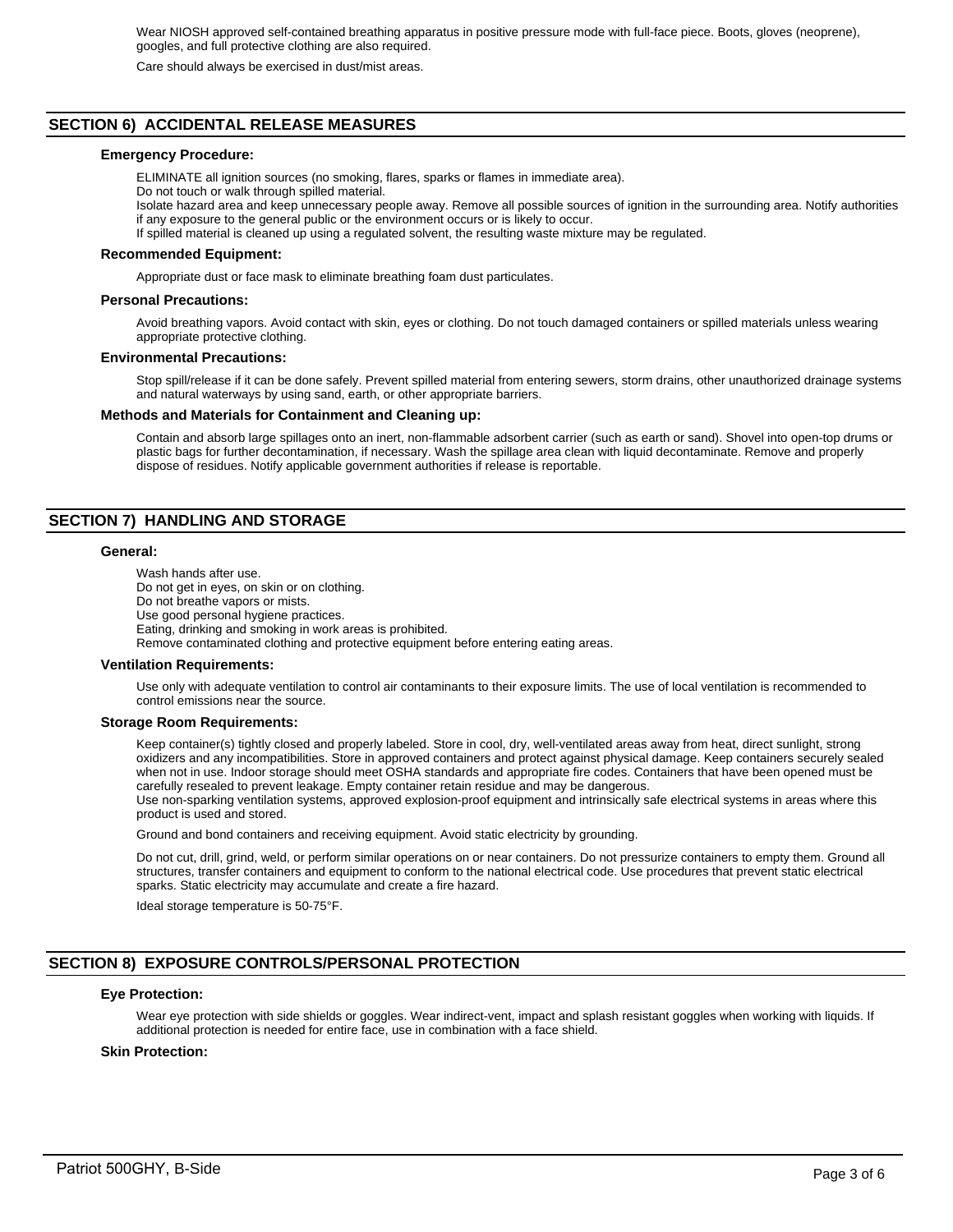Use of gloves approved to relevant standards made from the following materials may provide suitable chemical protection: PVC, neoprene or nitrile rubber gloves. Suitability and durability of a glove is dependent on usage, e.g. frequency and duration of contact, chemical resistance of glove material, glove thickness, dexterity. Always seek advice from glove suppliers. Contaminated gloves should be replaced. Use of an apron and over- boots of chemically impervious materials such as neoprene or nitrile rubber is recommended to avoid skin sensitization. The type of protective equipment must be selected according to the concentration and amount of the dangerous substance at the specific workplace. Launder soiled clothes or properly disposed of contaminated material, which cannot be decontaminated.

Depending on conditions of use, additional protection may be required such as apron, arm covers, or full body suit. Wash contaminated clothing before re-wearing.

#### **Respiratory Protection:**

If airborne concentrations exceed or are expected to exceed the TLV, use MSHA/NIOSH approved positive pressure supplied pressure supplied air respiratory with a full face piece or an air supplied hood. For emergencies, use a positive pressure self-contained breathing apparatus.

#### **Appropriate Engineering Controls:**

Provide exhaust ventilation or other engineering controls to keep the airborne concentrations of vapors below their respective threshold limit value.

None of the chemicals in Section 3 are regulated under "OSHA\_Tables\_Z1\_Z2\_Z3", "OSHACarcinogen - OSHA Carcinogen", "OSHAtppm", "OSHAtmg", "OSHAsppm", "OSHAsmg", "ACGIHtppm", "ACGIHtmg", "ACGIHsppm", "ACGIHsmg", "nioshtppm", "nioshtmg", "nioshsppm", "nioshsmg", "NIOSH\_carcinogen", "OSHA\_SkinDesignation"

# **SECTION 9) PHYSICAL AND CHEMICAL PROPERTIES**

|         | <b>Physical and Chemical Properties</b> |                   |  |  |  |
|---------|-----------------------------------------|-------------------|--|--|--|
| Density |                                         | 9.39 lb/gal       |  |  |  |
|         | <b>Specific Gravity</b>                 | 1.13              |  |  |  |
|         | VOC Regulatory(lb/gal)                  | 71.00 lb/gal      |  |  |  |
|         | VOC Part A & B Combined                 | N.A.              |  |  |  |
|         | Appearance                              | Liquid            |  |  |  |
|         | <b>Odor Threshold</b>                   | N.A.              |  |  |  |
|         | <b>Odor Description</b>                 | Mild              |  |  |  |
|         | pH                                      | N.A.              |  |  |  |
|         | <b>Water Solubility</b>                 | N.A.              |  |  |  |
|         | Flammability                            | N/A               |  |  |  |
|         | Flash Point Symbol                      | N.A.              |  |  |  |
|         | <b>Flash Point</b>                      | 95 °C             |  |  |  |
|         | Viscosity                               | N.A.              |  |  |  |
|         | Lower Explosion Level                   | N.A.              |  |  |  |
|         | <b>Upper Explosion Level</b>            | N.A.              |  |  |  |
|         | Vapor Pressure                          | N.A.              |  |  |  |
|         | Vapor Density                           | Heavier than air  |  |  |  |
|         | <b>Freezing Point</b>                   | N.A.              |  |  |  |
|         | <b>Melting Point</b>                    | N.A.              |  |  |  |
|         | Low Boiling Point                       | 100 °C            |  |  |  |
|         | High Boiling Point                      | N.A.              |  |  |  |
|         | Auto Ignition Temp                      | N.A.              |  |  |  |
|         | Decomposition Pt                        | N.A.              |  |  |  |
|         | <b>Evaporation Rate</b>                 | Slower than ether |  |  |  |
|         | Coefficient Water/Oil                   | N.A.              |  |  |  |

# **SECTION 10) STABILITY AND REACTIVITY**

#### **Stability:**

Material is stable at standard temperature and pressure.

### **Conditions to Avoid:**

Avoid high temperatures, heated material will build pressure and may rupture the container violently.

#### **Hazardous Reactions/Polymerization:**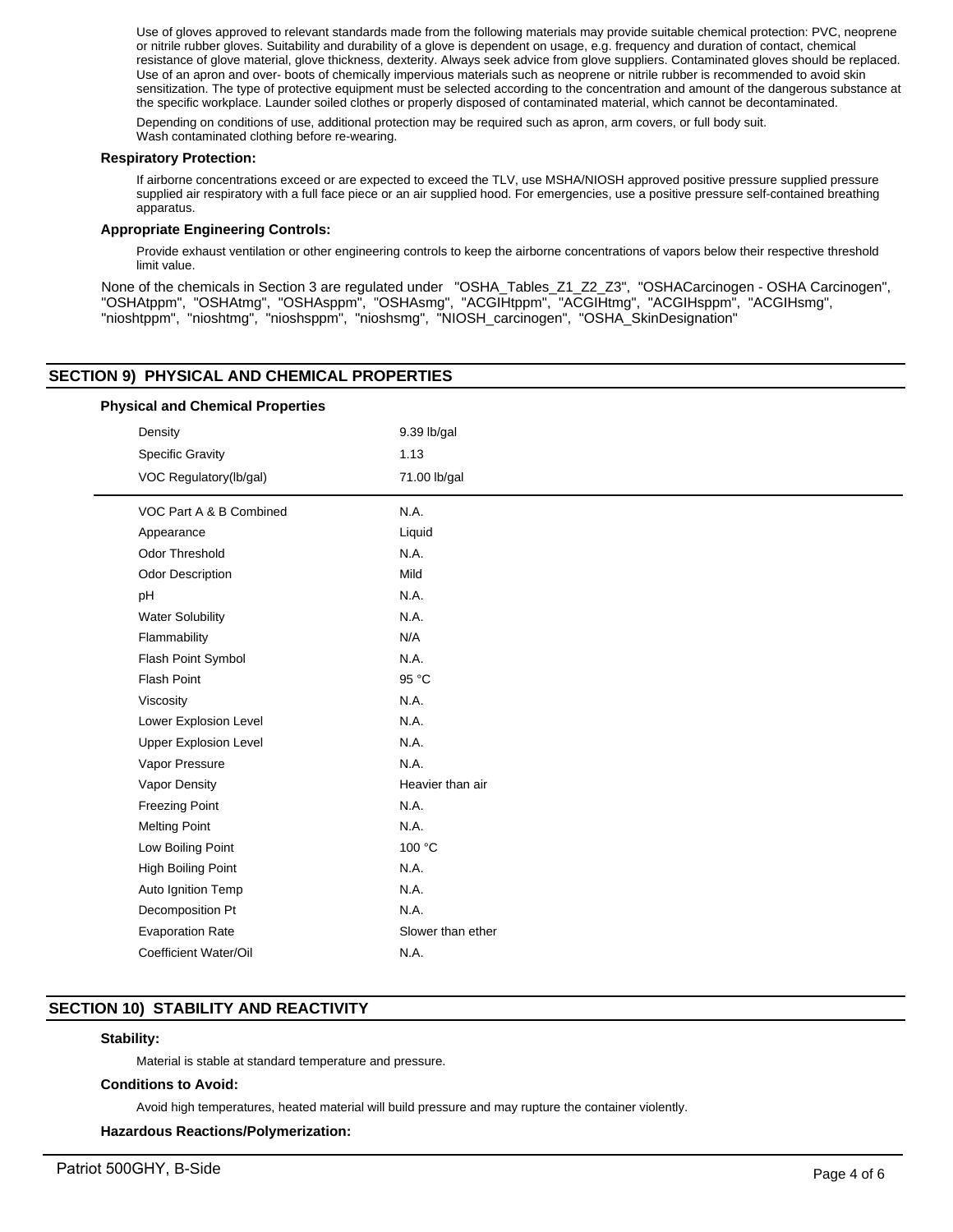#### Will not occur.

#### **Incompatible Materials:**

Strong mineral acids and strong alkalis will seriously degrade material. Heat may be involved.

#### **Hazardous Decomposition Products:**

Highly unlikely under normal industrial use. Under extreme heat and fire, carbon monoxide, carbon dioxide.

# **SECTION 11) TOXICOLOGICAL INFORMATION**

#### **Skin Corrosion/Irritation:**

Causes skin irritation

#### **Serious Eye Damage/Irritation:**

Causes serious eye damage

#### **Carcinogenicity:**

No data available

#### **Respiratory/Skin Sensitization:**

No data available

#### **Germ Cell Mutagenicity:**

No data available

#### **Reproductive Toxicity:**

No data available

### **Specific Target Organ Toxicity - Single Exposure:**

No data available

### **Specific Target Organ Toxicity - Repeated Exposure:**

No data available

#### **Aspiration Hazard:**

No data available

#### **Acute Toxicity:**

No data available

# **SECTION 12) ECOLOGICAL INFORMATION**

#### **Toxicity:**

No data available.

# **Persistence and Degradability:**

No data available.

# **Bioaccumulative Potential:**

No data available.

#### **Mobility in Soil:**

No data available.

#### **Other Adverse Effects:**

No data available.

# **SECTION 13) DISPOSAL CONSIDERATIONS**

#### **Waste Disposal:**

Under RCRA, it is the responsibility of the user of the product, to determine a the time of disposal whether the product meets RCRA criteria for hazardous waste. Waste management should be in full compliance with federal, state, and local laws.

Empty containers retain product residue which may exhibit hazards of material, therefore do not pressurize, cut, glaze, weld or use for any other purposes. Return drums to reclamation centers for proper cleaning and reuse.